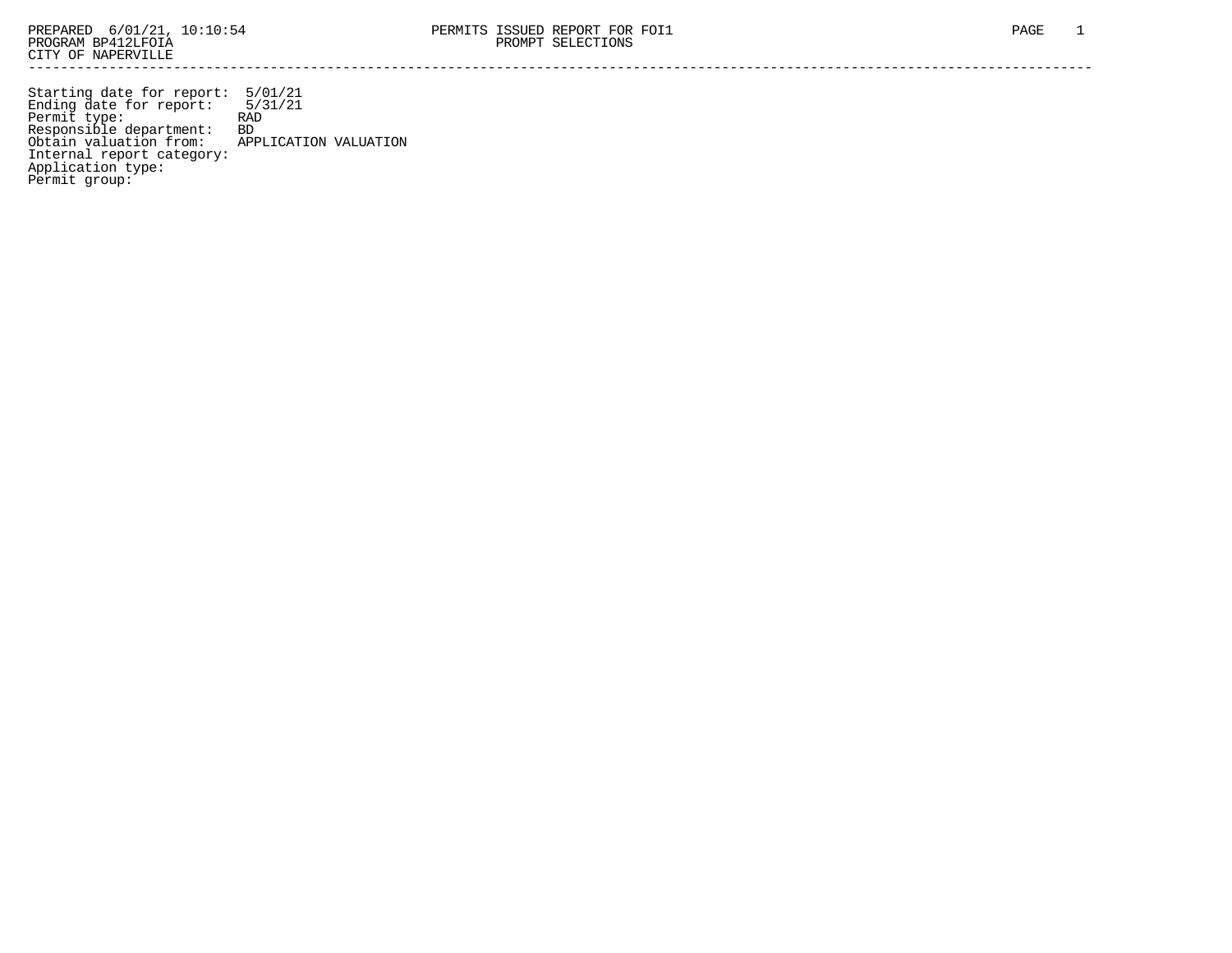## PREPARED 6/01/21, 10:10:54 PERMITS ISSUED REPORT PAGE 1<br>PROGRAM BP412LFOI1 PROGRAM PROGRAM BP412LFOI1 PROGRAM BP412LFOI1 5/01/21 THRU 5/31/21 CITY OF NAPERVILLE **Example 20** CITY OF NAPERVILLE PERMIT TYPE - RAD ROOM ADDITION OBTAINED VALUATION FROM APPLICATION VALUATION

| APPLICATION APPLICATION TYPE AND DESCRIPTION<br>VALUATION                                                                                                                                                                                                                                                                                       | Parcel Number<br>Alternate ID Code | PROPERTY OWNER/                                     |
|-------------------------------------------------------------------------------------------------------------------------------------------------------------------------------------------------------------------------------------------------------------------------------------------------------------------------------------------------|------------------------------------|-----------------------------------------------------|
| 20-00003348 RAD RES ADDITIONS (NEW SO FTG)                                                                                                                                                                                                                                                                                                      | 2484 BASIN TRAIL LN                |                                                     |
|                                                                                                                                                                                                                                                                                                                                                 |                                    |                                                     |
| STRUCTURE - 000 000                                                                                                                                                                                                                                                                                                                             |                                    |                                                     |
| 21-00000030 RAD RES ADDITIONS (NEW SQ FTG) 1015 PRAIRIE AV                                                                                                                                                                                                                                                                                      |                                    |                                                     |
|                                                                                                                                                                                                                                                                                                                                                 |                                    |                                                     |
| STRUCTURE - 000 000<br>PERMIT TYPE - RAD 00 ROOM ADDITION<br>-----------                                                                                                                                                                                                                                                                        |                                    |                                                     |
| 21-00000579 RAD RES ADDITIONS (NEW SQ FTG) 1473 INVERRARY DR                                                                                                                                                                                                                                                                                    |                                    |                                                     |
| ---------- 3/04/21    \$40000    \$40000    \$40000    \$40000    \$40000    \$40000    \$40000    \$40000    \$40000<br>Contractor #: 630-364-0224                                                                                                                                                                                             |                                    |                                                     |
| $\begin{array}{cccc} \texttt{STRUCTURE} & - & 000 & 000 & \texttt{REMDDEL EXISTING} \texttt{TIREE} & \texttt{SEASONS ROM} & \texttt{ISSUE DATE} & \texttt{SUE COTTRACTOR(S)} \\ \texttt{PERMIT TYPE} & - & \texttt{RAD} & 00\texttt{ ROM ADDITION} & \texttt{5/14/21} & \texttt{SUE CLEAN EDE CONSTRUCTION INC} \\ \end{array}$<br>------------ |                                    |                                                     |
| 21-00000694 RAD RES ADDITIONS (NEW SQ FTG) 214 W BENTON AV                                                                                                                                                                                                                                                                                      |                                    |                                                     |
| ----------     3/11/21      \$350000              D-07134170050000N538 -84        OWNER/CONTRACTOR<br>Contractor #:                                                                                                                                                                                                                             |                                    |                                                     |
| STRUCTURE - 000 000<br>$PERMIT TYPE$ – RAD 00 ROOM ADDITION                                                                                                                                                                                                                                                                                     |                                    |                                                     |
| 21-00000810 RAD RES ADDITIONS (NEW SO FTG)                                                                                                                                                                                                                                                                                                      | 787 TORRINGTON DR                  |                                                     |
| $------ 3/17/21$ \$45000<br>Contractor #: 312-437-6396                                                                                                                                                                                                                                                                                          |                                    | D-07253020050000N565 -143 SHORLAN GROUP LLC         |
| RUCTURE - 000 000 THREE SEASONS ROOM<br>PERMIT TYPE -     RAD 00 ROOM ADDITION<br>STRUCTURE - 000 000 THREE SEASONS ROOM<br>-----------                                                                                                                                                                                                         |                                    | OAKK CONSTRUCTON CO INC                             |
| 21-00001022 RAD RES ADDITIONS (NEW SQ FTG) 352 S COLUMBIA ST                                                                                                                                                                                                                                                                                    |                                    |                                                     |
| $\begin{array}{cccc}\n & 3/29/21 & 552400 \\ \text{Contractor} & +: & 630-520-2747 & \end{array}$                                                                                                                                                                                                                                               |                                    | D-08184160270000N345 -86 FRONTLINE HOME MAINTENANCE |